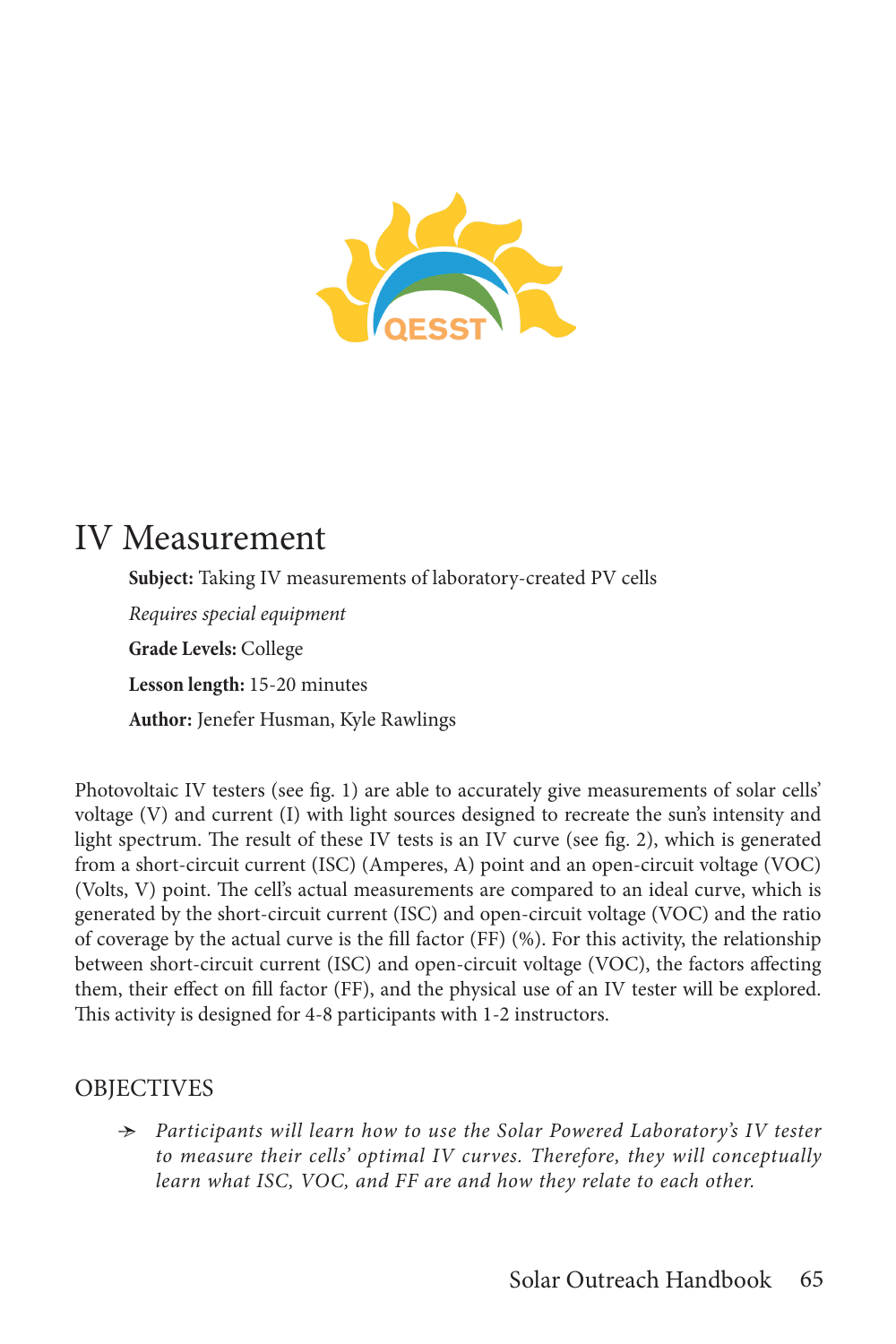## Materials

- Soldering workstation Soldering wand Silver ribbons Wire (for actual soldering)
- **Scissors**
- Rubber gloves
- Solar cell(s)
- Solar Cell Measurement worksheets
- Case to transport cells to soldering workstations

### **Instructions**

Each group will need to complete measurement for 10 cells. Six of these cells have compatible ISC's so groups can make a 4-cell module (and have two cells for backup in case of breakage). The other 4 cells will be used to make 1-cell modules.

- 1) Begin with discussing voltage (the potential for electrons to move, similar to everyday objects' potential energy when on something like a table) and current (the flow of electrons through something conductive, e.g. metal).
- 2) Follow up by discussing how voltage is generated within the solar cell (energy from the sunlight is measured in the quantum "photons". These photons excite electrons within the silicon and create a voltage due to the "Photoelectric Effect").
- 3) Display a sample IV curve and discuss what ISC, VOC, and FF are.
- 4) Discuss what affects ISC, VOC, and FF. The factors affecting ISC include:
	- a. area of the solar cell
	- b. number of photons received (i.e. the power of the incident light source)
	- c. spectrum of the incident light
	- d. optical properties (absorption and reflection) of the solar cell
	- e. collection probability of the solar cell